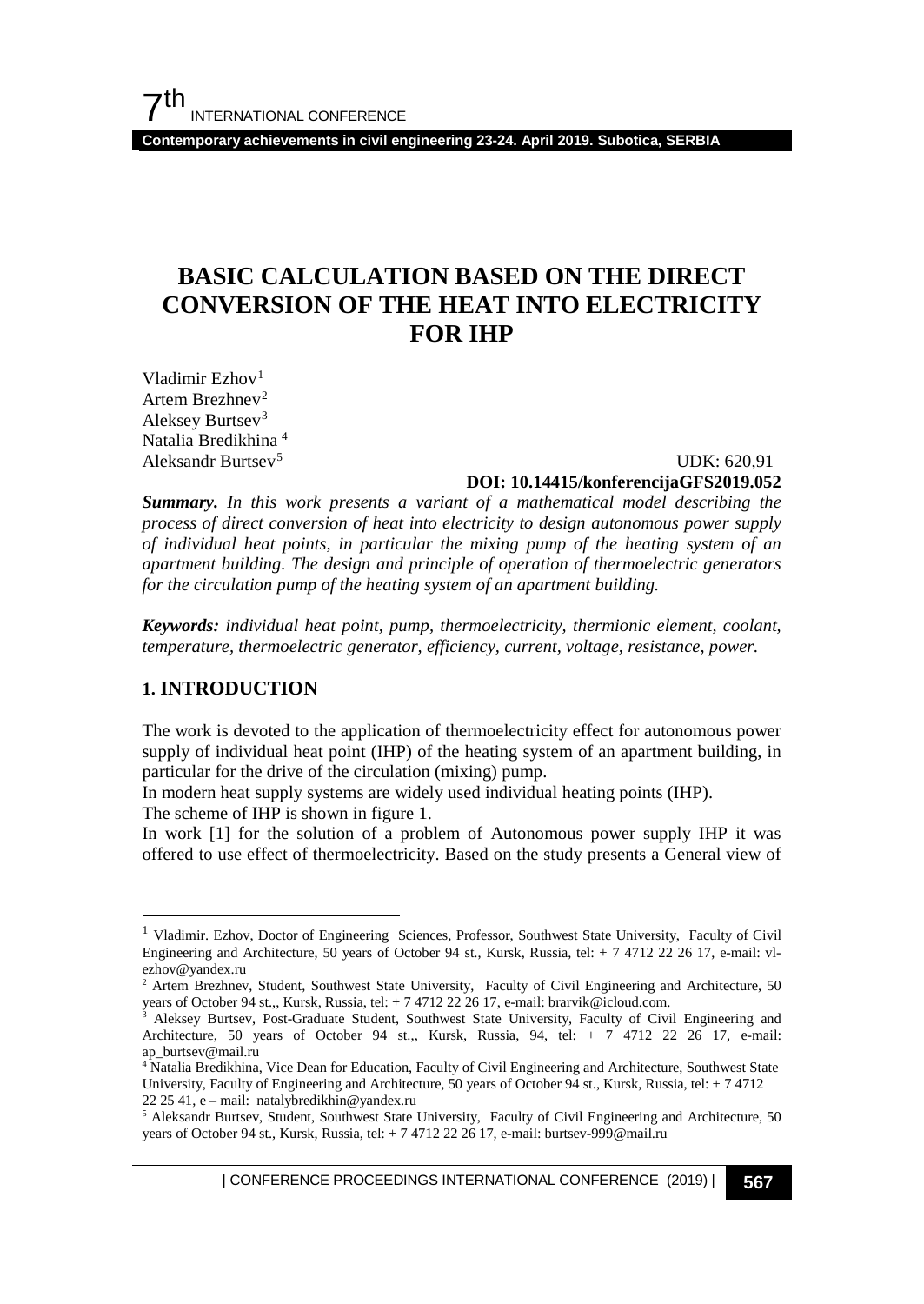# 7. МЕЂУНАРОДНА КОНФЕРЕНЦИЈА

#### **Савремена достигнућа у грађевинарству 23-24. април 2019. Суботица, СРБИЈА**

the thermoelectric generator for the circulation pump with a brief description of the work and the processes occurring in it. [2]

Thermoelectric generator consists of a thermoelectric block (TEB), co-brane of thermoelectric power units, consisting of zigzag rows of thermionic Converter (TEC) are produced from pairs of the segment-cov, made of different metals M1 and M2 (M1– chromel, M2–kopel, connected zigzag, the ends of which are flattened and tightly pressed together and located in the heating and cooling zone, near the outer chrome-Ki and the outer surface of the pipe section. [3]

Thermal power plants, in turn, are connected to collectors with the same charges through capacitors, and the thermoelectric unit is equipped with current leads with the same charges connected by electrical wiring to the converter–controller. [4]



#### *Figure 1. Scheme IHP*

*1 - ball valve flange DN40; 2-ball valve DN50; 3-ball valve DN40; 4-reverse valve DN40; 5-filter mesh DN40; 6-automatic air outlet-chic DN15; 7 - differential pressure regulator DN20; 8-ball valve DN25; 9-heat exchanger; 10-ultrasound flowmeter; 11-14 circulation pumps.*

The TEB is mounted on a supply pipeline connected by electrical wiring to an inverter, a battery and a pump motor and consists of two semi-linear housings with longitudinal slits equipped with end rings and longitudinal flanges with fixing holes closing the section of the giving pipeline, with the creation of a gap of width A between the inner surface of the semi-Linders and the outer surface of the section of the pipeline, and longitudinal slits of the semi-cylindrical casings are inserted longitudinal ribs made of a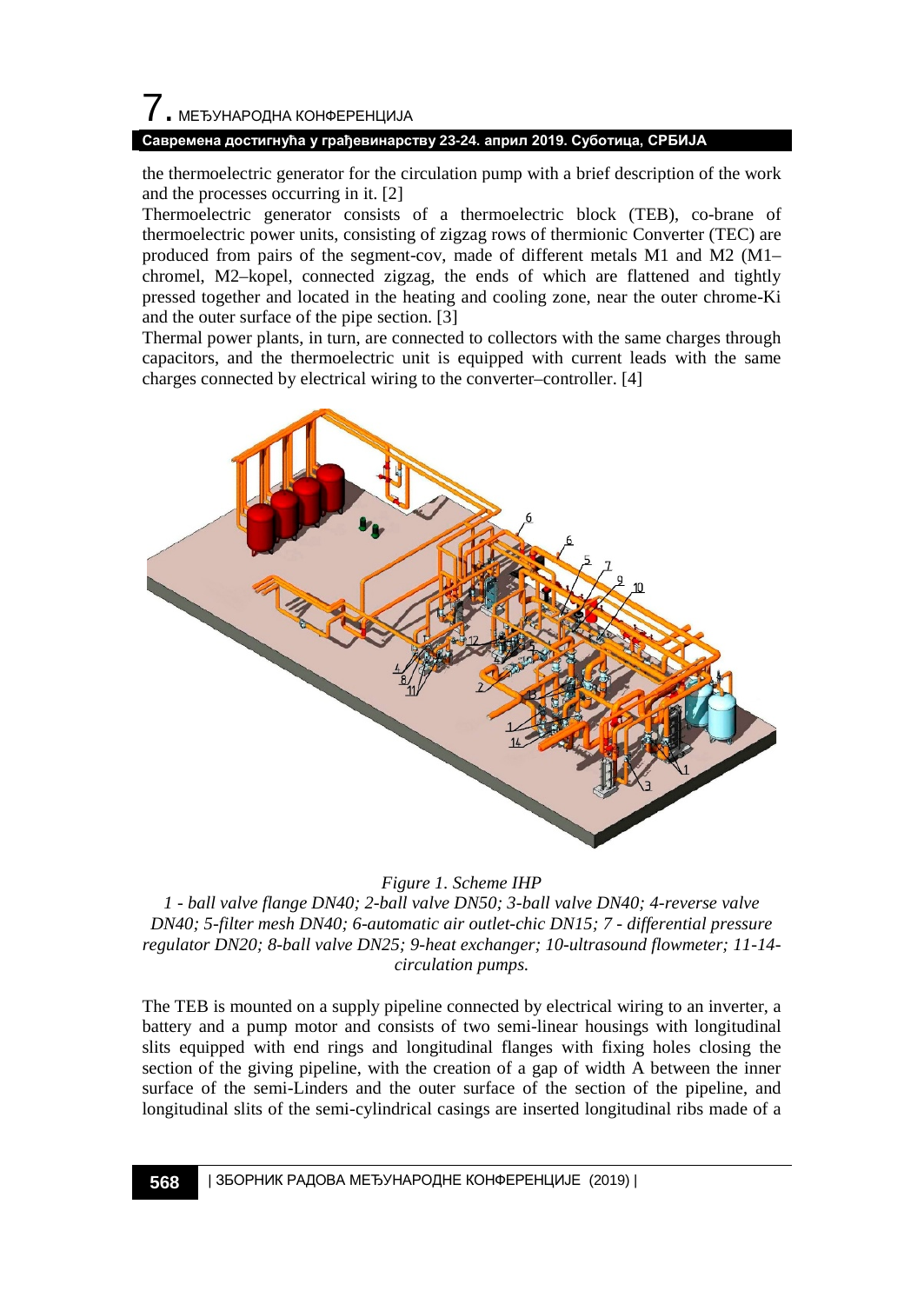# $7<sup>th</sup>$ INTERNATIONAL CONFERENCE

#### **Contemporary achievements in civil engineering 23-24. April 2019. Subotica, SERBIA**

hydro-resistant dielectric material with a high thickness. thermal conductivity, within which zigzag rows of thermal power plants are placed along their entire length [5] [6]. Thermoelectric generator works as follows. Since the average temperature in the technical basement (warm basement) is  $+5^{\circ}$ C, the heat carrier supplied to the IHP from the external heat supply network has a temperature of  $+150^{\circ}$ C in the supply pipeline and  $+70^{\circ}$ C in the return pipeline, between the spas of the TEP .located in the cold and hot zones creates a significant temperature difference (100°C or more), which reliably ensures the appearance of co-building thermoelectricity in the TEP and, accordingly, in the TEB, as a result of which the thermoelectric generator begins to produce electricity for the electric motor of the circulation pump and automation means IHP [5].

# **2. RESEARCH METHODS**

To solve this problem, an experimental setup was developed and experiments were carried out, on the basis of which a method for calculating the main characteristics of thermoelectric elements was developed.

The heated air from the electric calorifier was used as a coolant (working medium) in the experimental installation. Experiments on the study of heat transfer between the thermoelectric section and the pipeline were carried out in the following sequence. [5]

- 1. turning on the heater (construction Hairdryer) with a fixed flow rate of heated air, followed by heating until the steady state.
- 2. installation of calibrated mercury thermometers at the inlet and outlet of the thermoelectric section.
- 3. record thermometer readings.
- 4. recording of anemometer readings relative to the velocities at the output of the thermoelectric sections.

The flow temperature was determined as the arithmetic mean value of mercury thermometer readings at the points of entry and exit from the channels of thermoelectric sections.

The main characteristics of thermionic elements made of Chromel (M1) and Copel (M2) are: thermoelectromotive force (TEMF) coefficient  $\alpha = 12.97 \cdot 10 \cdot 3V/K$ ; quality factor Z= 2.8⋅10-3K-1; electrical conductivity coefficient  $\sigma = 8 \cdot 104$ Ohm-1⋅m-1. [5]

The results of the experiment are given in tables 1-2 and figures. 2 and 3.

| Tuble 1. The loan mermoelectric voltage, v |      |      |      |      |      |      |      |      |      |      |
|--------------------------------------------|------|------|------|------|------|------|------|------|------|------|
| Temperature,                               | 80   | 90   |      | 120  | 130  | 140  | 150  | 160  | 70   | 180  |
| $\circ$ $\sim$                             |      |      |      |      |      |      |      |      |      |      |
| The total                                  | 0.43 | 0.48 | 0,53 | 0,56 | 0,59 | 0,62 | 0.65 | 0.69 | 0.72 | 0.76 |
| voltage, V                                 |      |      |      |      |      |      |      |      |      |      |

*Table 1. The total thermoelectric voltage, V*

*Table 2. The total amperage, mA*

| Temperature | 80   | 90    | 110  | 20   | 130  | 140  | 150  | 60   | .70          | 18 |
|-------------|------|-------|------|------|------|------|------|------|--------------|----|
| $\circ$     |      |       |      |      |      |      |      |      |              |    |
| The total   | 115. | .28,0 | 142. | 158. | 175, | 184. | 194. | 204. | 215<br>21.3. | 22 |
| amperage,   |      |       |      |      |      |      |      |      |              |    |
| mA          |      |       |      |      |      |      |      |      |              |    |

| CONFERENCE PROCEEDINGS INTERNATIONAL CONFERENCE (2019) <sup>|</sup>**569**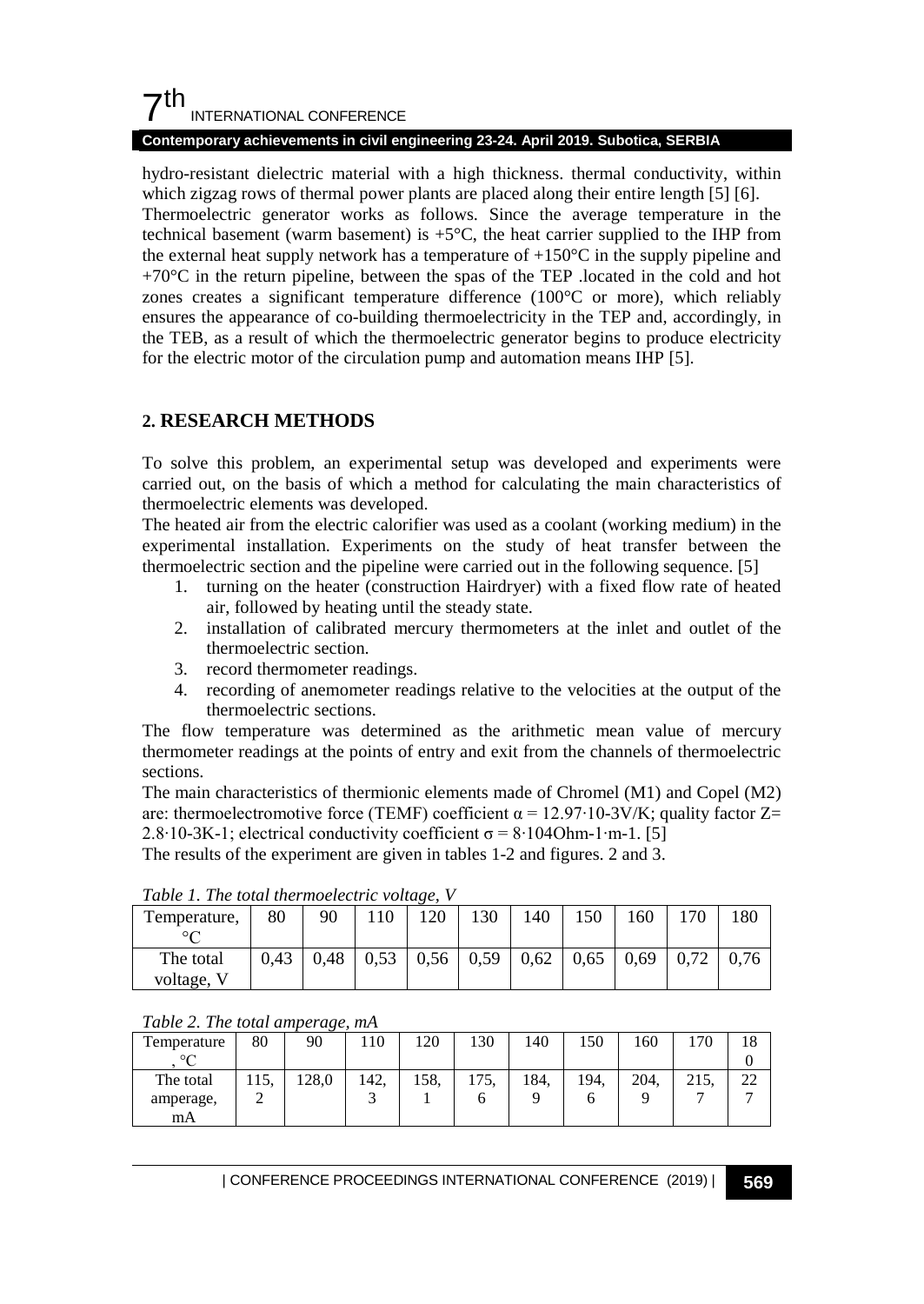**Савремена достигнућа у грађевинарству 23-24. април 2019. Суботица, СРБИЈА**



*Figure 1. Voltage versus temperature of heated pipe surface curve*



*Figure 2. Amperage versus temperature of heated pipe surface curve*

# **3. DISCUSSION OF RESULTS**

The use of thermoelectricity for the operation of IHP increases the reliability of the heating system. For example, when the electricity is cut off, the circulation pump without autonomous power supply ceases to function and the heating system is switched to manual mode, which dramatically increases the consumption of hot water, which also dramatically reduces its efficiency.

The scope of the considered thermoelectric generator can be quite extensive. It can be used not only in residential but also in public and industrial buildings.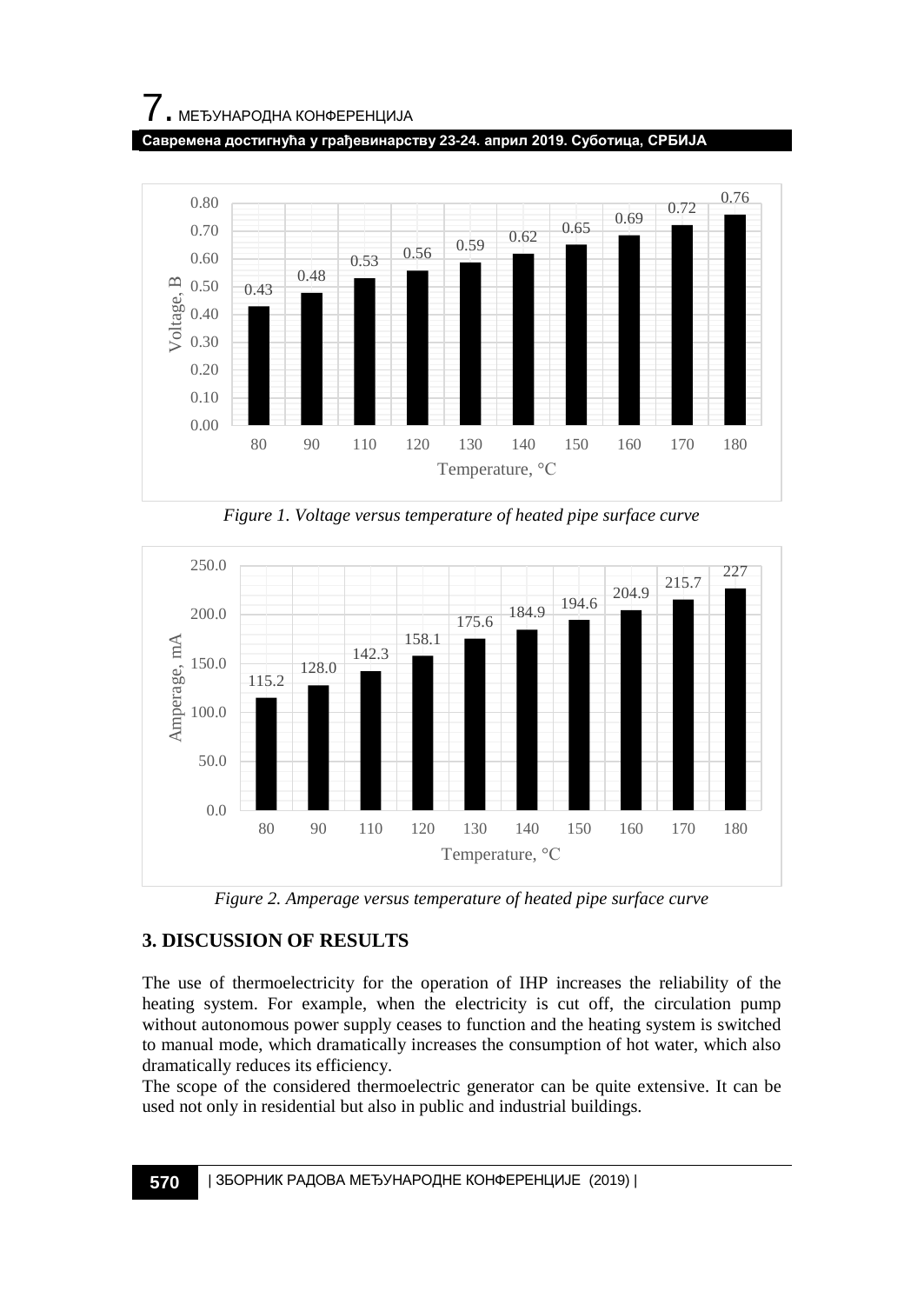#### $\mathsf{\Sigma}^{\mathsf{th}}$ INTERNATIONAL CONFERENCE

## **Contemporary achievements in civil engineering 23-24. April 2019. Subotica, SERBIA**

As a result of the conducted experiments, the following data were obtained: the temperature of hot junctions; the temperature of cold junctions; the temperature at the pipe inlet; the temperature at the pipe outlet.

The experimental results show that with increasing hot junctions temperature, voltage and current parameters increase. Determination of the main characteristics of the thermoelectric EMF source:

1. Average heat flow temperature:

$$
\Delta t_{cp} = \frac{t_1 + t_2}{2} \tag{1}
$$

2. Density of air, kg/m3:

$$
p_{hc} \left( \Delta t_{cp} \right) = \frac{P_{hc}}{287, 4 \cdot \Delta t_{cp}} \tag{2}
$$

3. Air heat capacity, J/(kg∙K):

$$
C p_{hc} \left( \Delta t_{cp} \right) = \left[ 1,0005 + 1,1904 \cdot 10^{-4} \cdot \left( \Delta t_{cp} - 273 \right) \right] \cdot 10^3 \tag{3}
$$

4. Air thermal conductivity, W/(m∙K)):

$$
\lambda_{hc} \left( \Delta t_{cp} \right) = 2,44 \cdot 10^{-2} \cdot \left( \frac{\Delta t_{cp}}{273} \right)^{0.82}
$$
 (4)

5. Air dynamic viscosity coefficient, Pa∙s:

$$
\mu_{hc} \left( \Delta t_{cp} \right) = 1,717 \cdot 10^{-5} \cdot \left( \frac{\Delta t_{cp}}{273} \right)^{0,683} \tag{5}
$$

6. Air he kinematic viscosity coefficient,  $m^2/s$ :

$$
U_{hc} \left( \Delta t_{cp} \right) = \frac{\mu_{hc} \left( \Delta t_{cp} \right)}{p_{hc} \left( \Delta t_{cp} \right)}
$$
(6)

7. Thermal diffusivity coefficient, m<sup>2</sup>/s:

$$
a_{hc} \left(\Delta t_{cp}\right) = \frac{\lambda_{hc} \left(\Delta t_{cp}\right)}{C p_{hc} \left(\Delta t_{cp}\right) \cdot p_{hc} \left(\Delta t_{cp}\right)}
$$
(7)

8. Prandtl number:

$$
\Pr_{hc} (\Delta t_{cp}) = \frac{\nu_{hc} (\Delta t_{cp})}{a_{hc} (\Delta t_{cp})}
$$
\n(8)

9. Reynolds criterion:

$$
\text{Re}_{hc} = \frac{W_{hc} \cdot D}{U_{hc} \left(\Delta t_{cp}\right)}
$$
(9)

 $\text{Re}_{hc}$  > 2320 is the turbulent flow

10. Nusselt criterion: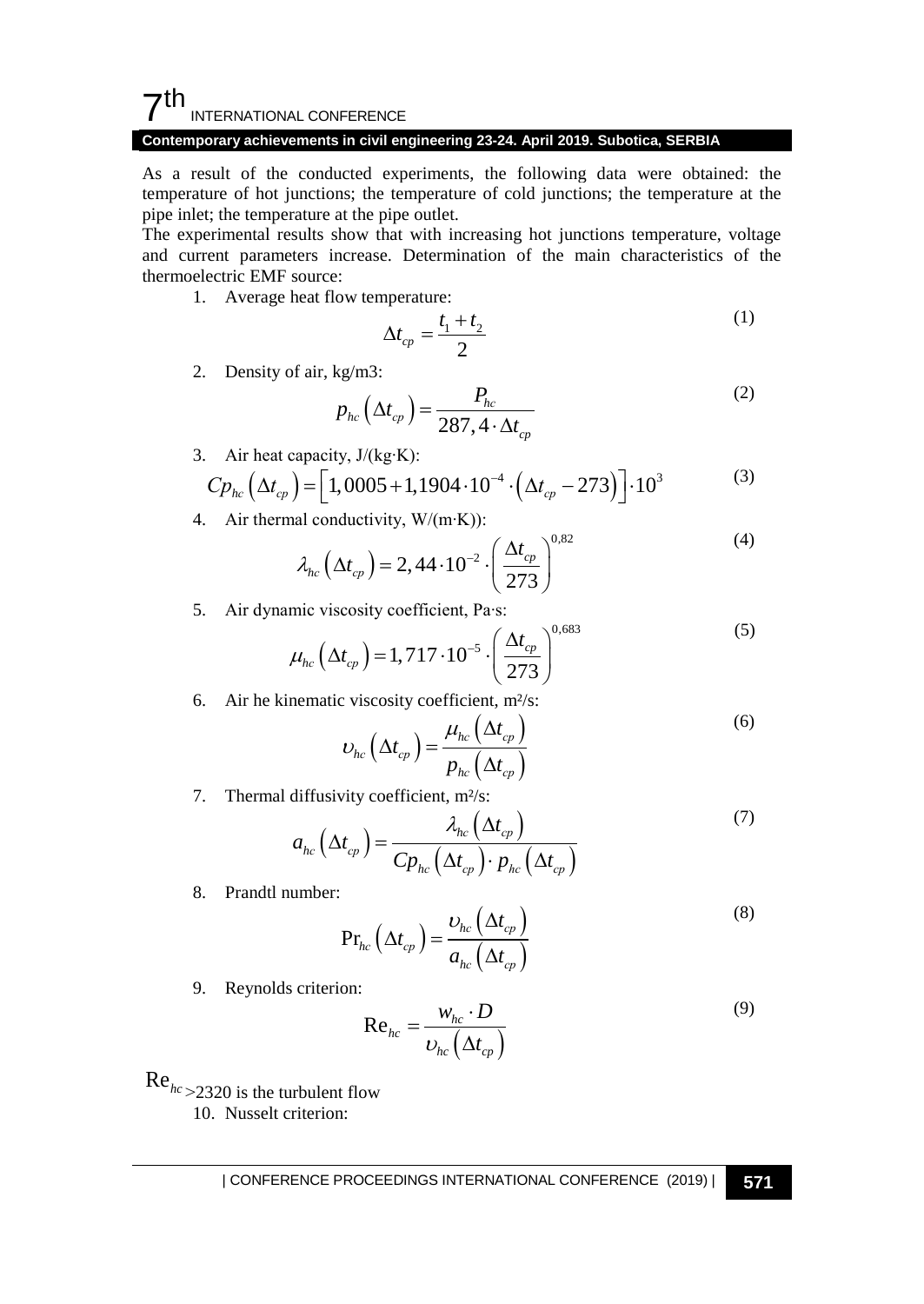7. МЕЂУНАРОДНА КОНФЕРЕНЦИЈА

# **Савремена достигнућа у грађевинарству 23-24. април 2019. Суботица, СРБИЈА**

 $Nu_{hc} = 0.037 \cdot \text{Re}_{hcl}^{0.8} \cdot \text{Pr}_{hc}^{0.43}$ (10)

11. Heat transfer coefficient, W/(m2∙K):

$$
\kappa = \frac{Nu_{hc} \cdot \lambda_{hc}}{D}
$$
 (11)

12. Amount of heat perceived by hot junctions, W:

$$
Q_h = F_h \cdot k \cdot \left( t_1^{hc} - t_2^{hc} \right) \tag{12}
$$

To calculate a thermoelectric generator, it is first necessary to determine the auxiliary thermoelectromotive force coefficient, which depends on the quality factor of the metals used to make a thermoelectric generator and the total resistance of thermoelectric sections.

13. Auxiliary coefficient:

$$
m = \sqrt{1 + 0.5Z \cdot (t_1^{hc} - t_2^{cl})}
$$
\n(13)

14. Thermionic converter resistance, Ohm:

$$
R = \frac{\alpha \cdot (t_1^{hc} - t_2^{cl}) \cdot N}{I \cdot \left[ \sqrt{1 + 0.5 \cdot Z \cdot (t_1^{hc} + t_2^{cl}) - 1} \right]}
$$
(14)

15. Thermocouple resistance, Ohm:

$$
R_0 = \frac{R}{N} \tag{15}
$$

16. Electrical power delivered to the external circuit, W:

$$
Q = \frac{(2 \cdot N \cdot \alpha)^2 \cdot (t_1^{hc} - t_2^{cl})}{R} \cdot \frac{m}{(m+1)^2}
$$
 (16)

17. Efficiency, %:

$$
\eta = \frac{Q}{Q_h} \tag{17}
$$

#### **4. CONCLUSIONS**

The main conclusions can be considered:

- 1. the design of an autonomous EMF source for power supply of IHP is proposed;
- 2. the design of the power supply allows you to adjust the current parameters depending on the flow rate and temperature of the pumped liquid;
- 3. experience-based data on the laboratory installation for thermoelectricity generation are presented;
- 4. the calculated mathematical model of thermoelectric generator operation is created.